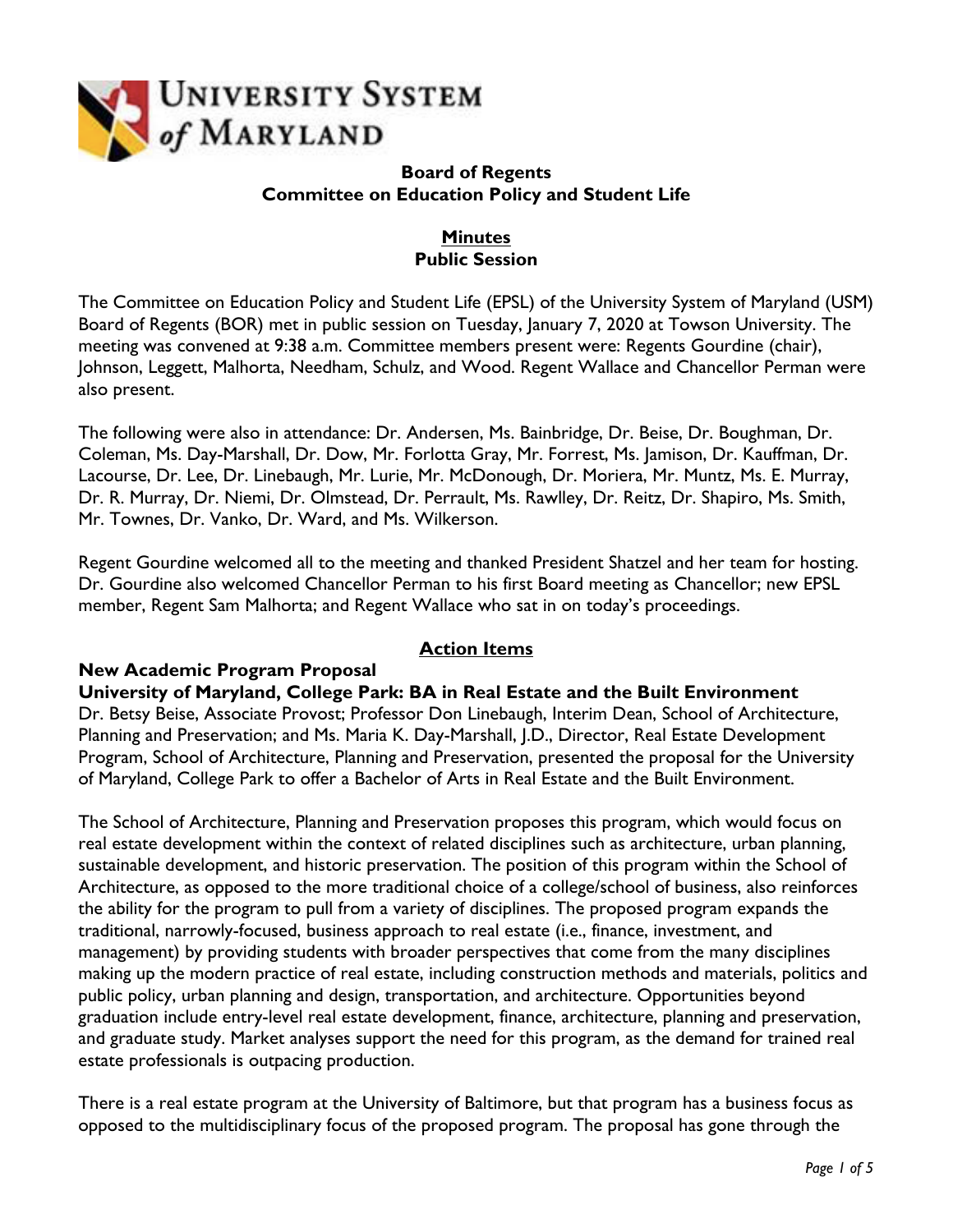standard USM approval process with institutions having time to submit objections. There have been no objections, and there are no concerns about program duplication.

Regents asked if and how the following topics would be incorporated into the curriculum: the impact of construction on the environment, costs of alternative energy sources, transportation, community development, affordable housing, and entrepreneurship. The presenters shared that these topics are explored in classes that are currently in the related master's degree program and that most would be incorporated into the proposed program, since faculty have the expertise and knowledge to do so. Based on other questions from regents, the presenters described the diversity within the program and how the quality of experiential learning opportunities is monitored. Finally, the presenters confirmed that the minor that currently exists will remain.

The Chancellor recommends that the Committee on Education Policy and Student Life recommend that the Board of Regents approve the proposal from the University of Maryland, College Park to establish a Bachelor of Arts in Real Estate and the Built Environment. The motion was moved by Regent Wood, seconded by Regent Needham, and passed unanimously.

Vote Count: Yeas: 7 Nays: 0 Abstentions: 0

### **Program Action Follow Up**

Dr. Joann Boughman, Senior Vice Chancellor for Academic and Student Affairs, reminded the committee of the role the Maryland Higher Education Commission plays in approving academic programs. She noted that at its November 5, 2019 meeting, EPSL approved UMCP's establishment of a Doctor of Public Health degree. While being approved by the BOR, a non-USM school objected to the program. In a forthcoming meeting, USM, MHEC, and UMCP will review the objection and determine next steps. Dr. Boughman shared this, so the regents are aware of the dual process that occurs and that a program they have approved is being challenged. She will update EPSL once a final decision has been made. No action was needed.

**Proposal of New Academic Title and Rank: University of Maryland, Baltimore: Adjunct III** Dr. Joann Boughman, Senior Vice Chancellor for Academic and Student Affairs, presented a request from the University of Maryland, Baltimore School of Social Work to establish the rank of Adjunct III. Upon approval, this rank and title would be included in the School of Social Work's appointment, promotion/rank, and tenure (APT; ART) policies and, subsequently, used by faculty. Section II. A. 2., Faculty Ranks, Promotion, Tenure, and Permanent Status; General Principles, of the USM Policy on Appointment, Promotion, and Tenure of Faculty (II-1.00) states that new ranks and titles are subject to the approval of the Board of Regents. Additionally, until recently, new ranks and titles approved by the BOR would have been inserted in the aforementioned USM policy. However, the Office of Academic and Student Affairs plans to revise the USM APT policy with a major change being the deletion of the entire section of several pages that list every faculty title at every USM institution. Subsequently, USM staff, in consultation with the Office of the Attorney General, supports UMB's request for approval to insert this title and rank into their institution's appointment, promotion/rank, and tenure policies without inserting the titles to the USM APT policy. The change is needed, as the School of Social Work recognizes their reliance on adjunct faculty and their desire to both reward and retain high-performing adjunct faculty who have dedicated 10 or more years to the program. Even though one institution having these titles would not obligate every institution to have the same titles, USM has consulted with the institutions' provosts, and there are no objections to this process. UMB's request was submitted in the meeting materials.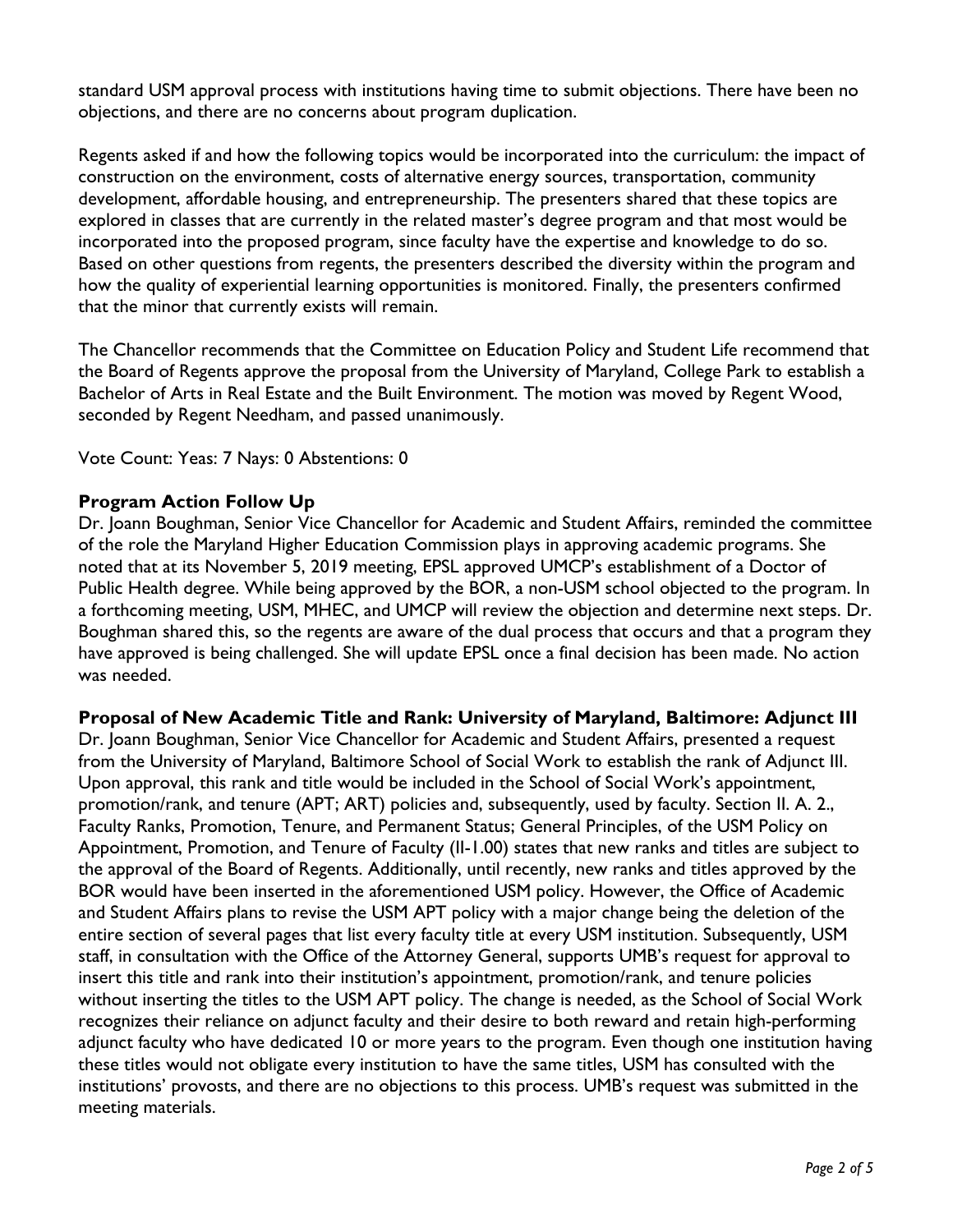Regent Wood asked what will happen to the list of titles and ranks that are currently maintained within the USM APT policy. Dr. Boughman explained that a list will be maintained at the USM Office but not within the USM policy. Regent Schulz asked about current practice around adjunct titles. Dr. Boughman shared that Adjunct I/Adjunct II titles are more common, but Adjunct III is gaining popularity.

The Chancellor recommends that the Committee on Education Policy and Student Life recommend that the Board of Regents approve the proposal from the University of Maryland, Baltimore to establish the rank of Adjunct III. The motion was moved by Regent Schulz, seconded by Regent Needham, and unanimously approved.

Vote Count: Yeas: 7 Nays: 0 Abstentions 0

### **Information Items**

### **Civic Education and Civic Engagement: Update and Panel**

Dr. Nancy Shapiro, Associate Vice Chancellor for Education and Outreach and Special Assistant to the Chancellor for P-20, presented this update to EPSL. Dr. Shapiro shared the history of the System's Civic Education and Civic Engagement (CECE) initiatives, which dates back to an April 2017 Langenberg Lecture and the first USM Civic Engagement Symposium at which Senator Barbara Mikulski was the keynote speaker. Upon the conclusion of the Symposium, the Board of Regents accepted a robust set of recommendations, and the Board charged a Regents' Workgroup to develop a strategic plan and action recommendations. In May 2018, Regent Tom Slater presented the final report of the workgroup to the BOR. More recently, in November 2019, the USM hosted a Civic Education/Civic Engagement workshop at which campus teams reported on institutions' progress on the three committees that emerged from the aforementioned Regents' Workgroup: (1) Carnegie Classification, (2) Curricular Integration, and (3) Voting and Census. The campus teams also discussed institutional priorities, short- and long-term institutional goals, and next steps. The day-long workshop included a keynote address from Regent Linda Gooden, a student panel moderated by Regent Michelle Gourdine, and breakout groups. Dr. Shapiro also shared data from the National Study of Learning, Voting, and Engagement (NSLVE), which offers colleges and universities an opportunity to learn their student registration and voting rates. These data show that in 2018, USM students had a voting rate of 44.5%, a registration rate of 81.4%, and a registered and voted rate of 54.7%. Each data point shows an increase over 2014, and each exceeds the corresponding rates of students at NSLVE four-year publics as well as all NSLVE institutions.

Today, three students who were featured on the CECE Workshop student panel joined the EPSL meeting. Mr. Joshua Gray (UMBC), Ms. Selena Rawlley (UMCP), and Mr. Jonathan Townes (TU) introduced themselves to the Committee and shared what they experience and learn as civically-engaged members of their campus communities. The students appreciate the efforts some faculty and staff have made in recognizing social issues and weaving such topics into classroom discussions and curriculum and opportunities they have (via organizations, conferences, campus activities, etc.) to be civically engaged and aware, but they also note that many faculty and staff appear to be unequipped or uncomfortable addressing such issues and may need training to be more effective. The panelists noted the need to find ways to expand opportunities to more students, as they often set the same faces at events. Further, they believe faculty and staff involvement in events would be welcomed and positive. The students stressed the importance of students having opportunities to express themselves and the importance of USM and institutional leadership taking students' opinions into consideration.

The students shared that on their campuses and across the nation, there is a movement to establish Election Day as a holiday. The panelists wish for the USM Board of Regents to consider doing the same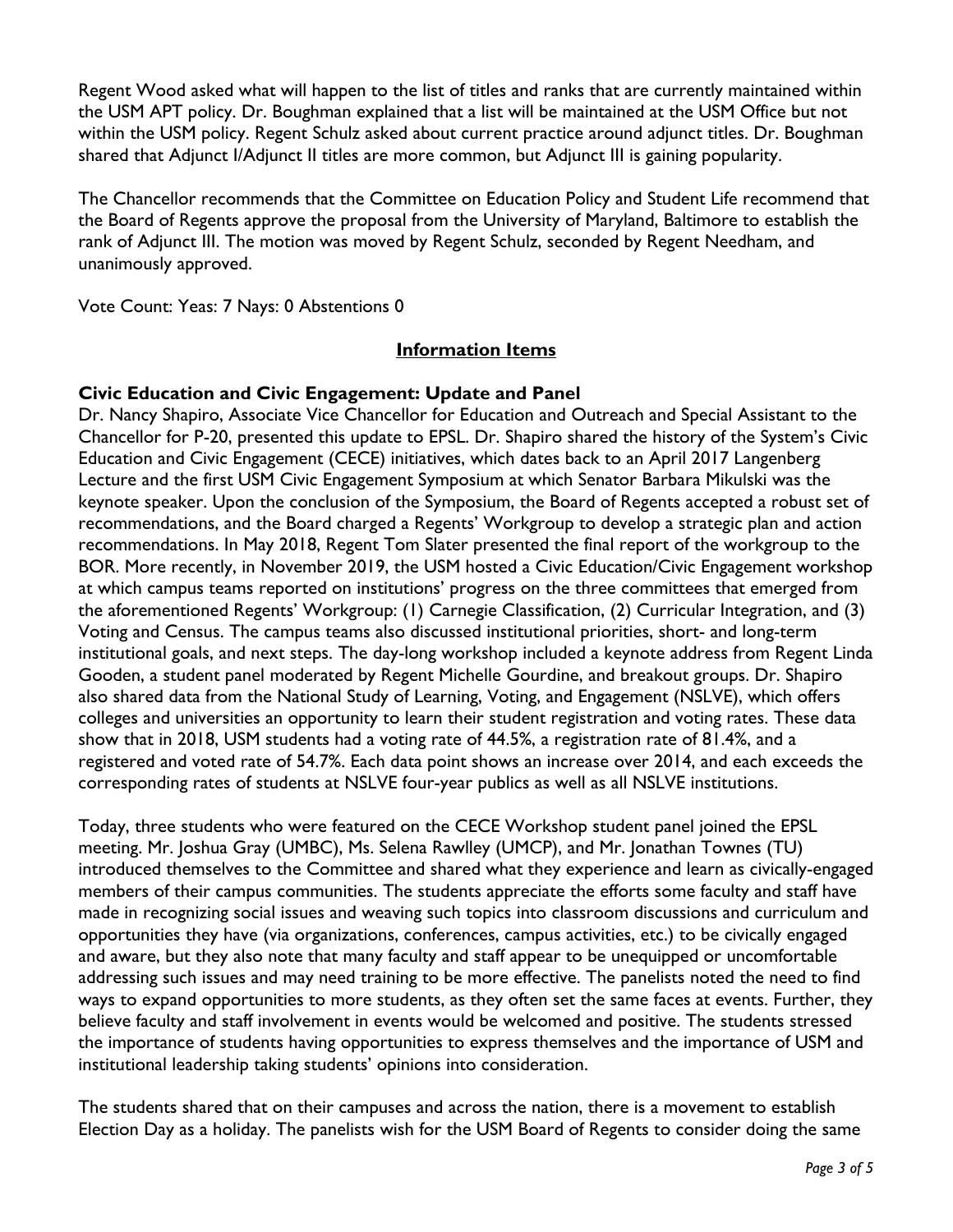for USM in order to make voting more accessible and easier and to alleviate the need for students to have to decide between voting and attending class. Select regents and Chancellor Perman noted the availability of absentee ballots, early voting, and other provisions within the state that are designed to make voting more accessible for all citizens. All agreed that information about these offerings may need to be better disseminated, so more students know the options exist. However, the students believe that if Election Day is a holiday, voting rates within the USM would continue to increase and USM would be clearly demonstrating its commitment to civic engagement.

Regent Needham asked the panelists for suggestions of how he, as student regent, could connect more with students and allow students opportunities to connect with him. The students suggested that he visit campuses, have meetings with students, and engage in online forums. They recommended that Regent Needham work with student governments, other representative student organizations, and the vice president for student affairs could help facilitate those efforts.

Regent Gourdine thanked Joshua, Selena, and Jonathan for coming out during their break to help engage the regents in such an important and enlightening discussion and notes that she would welcome similar conversations in the future.

## **New Program 5-Year Enrollment Review**

Dr. Antoinette Coleman, Associate Vice Chancellor for Academic Affairs, presented this report to the committee. As part of the ongoing program review process, this academic program enrollment report provides EPSL with the actual enrollments in new programs approved between 2015 and 2019. A variety of factors affect exactly when a program is implemented and when recruitment and admission into the program begins. Therefore, some programs may show no enrollment early on. However, these enrollment data reflect the relative accuracy in the projected enrollments that are included in all new program proposals. Between 2015 and 2019, the Board of Regents approved 59 new programs. Health professions programs were the most frequently proposed programs. Programs in the STEM fields are the next largest group of proposed programs. Available actual enrollments for Fall 2018 programs (in their  $2^{nd}$  year) show 40% of that semester's approved programs demonstrated actual enrollments that closely met, met, or exceeded projected enrollments. 92% of the combined Fall 2016 and Fall 2017 programs in their 3<sup>rd</sup> year demonstrated actual enrollments that closely met, met, or exceeded projected enrollments. Forty-one percent of 17 programs approved in Fall 2015 have actual enrollments that have closely met, met, or exceeded their projected enrollments by the  $5<sup>th</sup>$  year. In response to regents' concerns about the frequency with which programs are discontinued, Dr. Coleman reminded the regents that a September 2019 report noted that the Board approved the suspension or discontinuation of six degrees, four areas of concentration, and five certificates last academic year. Dr. Coleman concluded that this enrollment review process leads institutional officials to deeply examine the health of their academic programs. Most of the institutions have met their projected enrollments or are on a trajectory to do so. The USM Office of Academic and Student Affairs continuously monitors these numbers and will work with programs and institutions that have not met their projections.

Regent Wood asked Dr. Coleman for her thinking behind why health sciences at Frostburg has been able to meet its enrollment projections, but the same program at Coppin has not yet done so. She explained that there is no information to explain the situation. She did share, however, that Coppin has started working to increase enrollment in the program by employing better marketing and realigning the program. Regent Wood also asked at what point the institutions and the USM know that a program is steady and successful (per enrollments) and is paying for itself. Dr. Coleman explained that such an assessment is layered and includes factors such as the relationship of new programs to existing programs and the availability of faculty vs. the need to hire. She will look further into this question.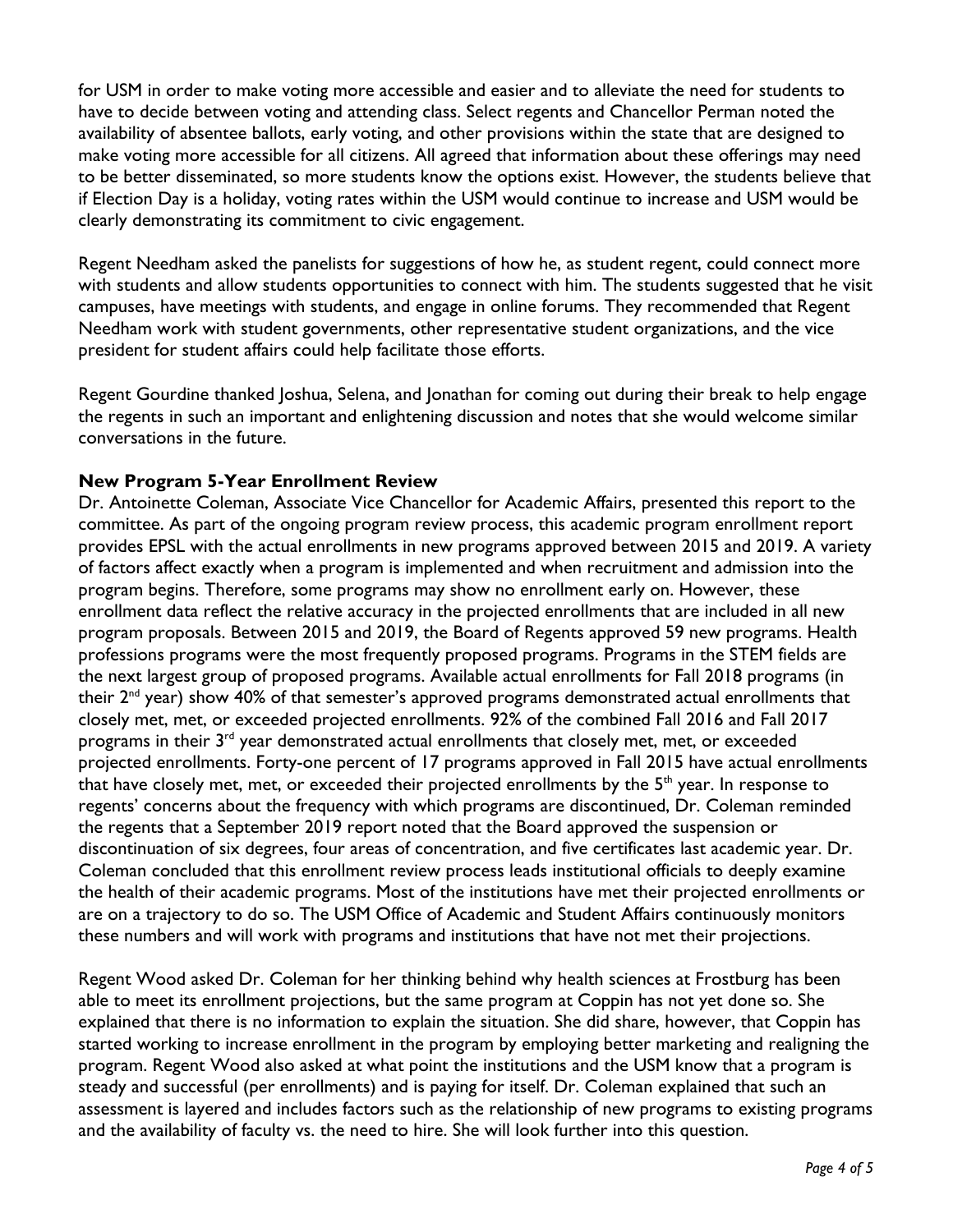### **Results of Periodic (7-Year) Reviews of Academic Programs**

Dr. Antoinette Coleman, Associate Vice Chancellor for Academic Affairs, presented this report to EPSL. Existing academic programs are required to be reviewed every seven years. A format for the reports is standardized and includes information on enrollments and degrees awarded, internal and external reviews, and institutional recommendations and actions. The periodic program review process includes an internal self-study that is conducted by the program at the departmental level and reviewed by external reviewers. The respective dean and the provost review the recommendations and draft full report prior to submission for additional review by staff in the USM Academic and Student Affairs. Comments are shared with the institutions for appropriate action prior to final submission. Institutional action plans are decided upon primarily by the provost or dean, both of whom are responsible to monitor academic quality and productive use of resources. Copies of the complete program review summaries are available from the USM Office of Academic and Student Affairs. Dr. Coleman shared that 138 academic degree and certificate programs were reviewed in 2018-2019. Ninety-one percent of bachelor's degree programs, 93% of master's degree programs, 95% of doctoral degree programs, and 86% of certificate programs under review this cycle have acceptable degree productivity. Drs. Boughman and Coleman will continue to work with the provosts to help ensure success by achieving degree productivity targets as well as helping ensure the quality of these academic programs.

### **Report on Extramural Funding – FY 2019**

Dr. Zakiya Lee, Assistant Vice Chancellor for Academic and Student Affairs, made this presentation. This annual report details extramural awards received by USM institutions in support of specific initiatives in research, education, or service in FY 2019. This report provides information on how many proposals each institution generated, how many rewards were received, and the total amount of funding. In addition to detailed information by institution and funding source for FY 2018 and FY 2019, the report also provides five years of summary data by institution for comparison purposes. Dr. Lee noted errors in the report and shared corrected information, which follows and will be updated on the USM website.

In FY 2019, the System received a total of \$1,460,932,947.34 in extramural funding, a 2.2% increase from the FY 2018 total of \$1,429,166,242.14. UMB and UMCP garnered the largest extramural funding totals among System institutions. CSU, FSU, SU, UB, UMBC, UMCP, UMES, and UMGC obtained higher levels of extramural funding than in FY 2018. Dr. Lee cautioned against too much analysis on specific institutions in a given year, as big shifts up or down in funding can be caused by one or two large grants or other factors that aren't detailed in the data we gather. It's important to note that even with the fluctuations, no institution has steadily declined, and UB is the only institution that has steadily increased since FY 2015. As has been the case for years, the federal government accounts for the majority (64% this year) of USM's grand total.

### **Motion to Adjourn**

Regent Gourdine called for a motion to adjourn and reconvene in closed session to address the BOR Faculty Awards and honorary degree nominations. The motion was moved by Regent Wallace, seconded by Regent Needham, and unanimously approved. Regent Johnson adjourned the meeting at 11:47 a.m.

Respectfully Submitted, Regent Michelle Gourdine Chair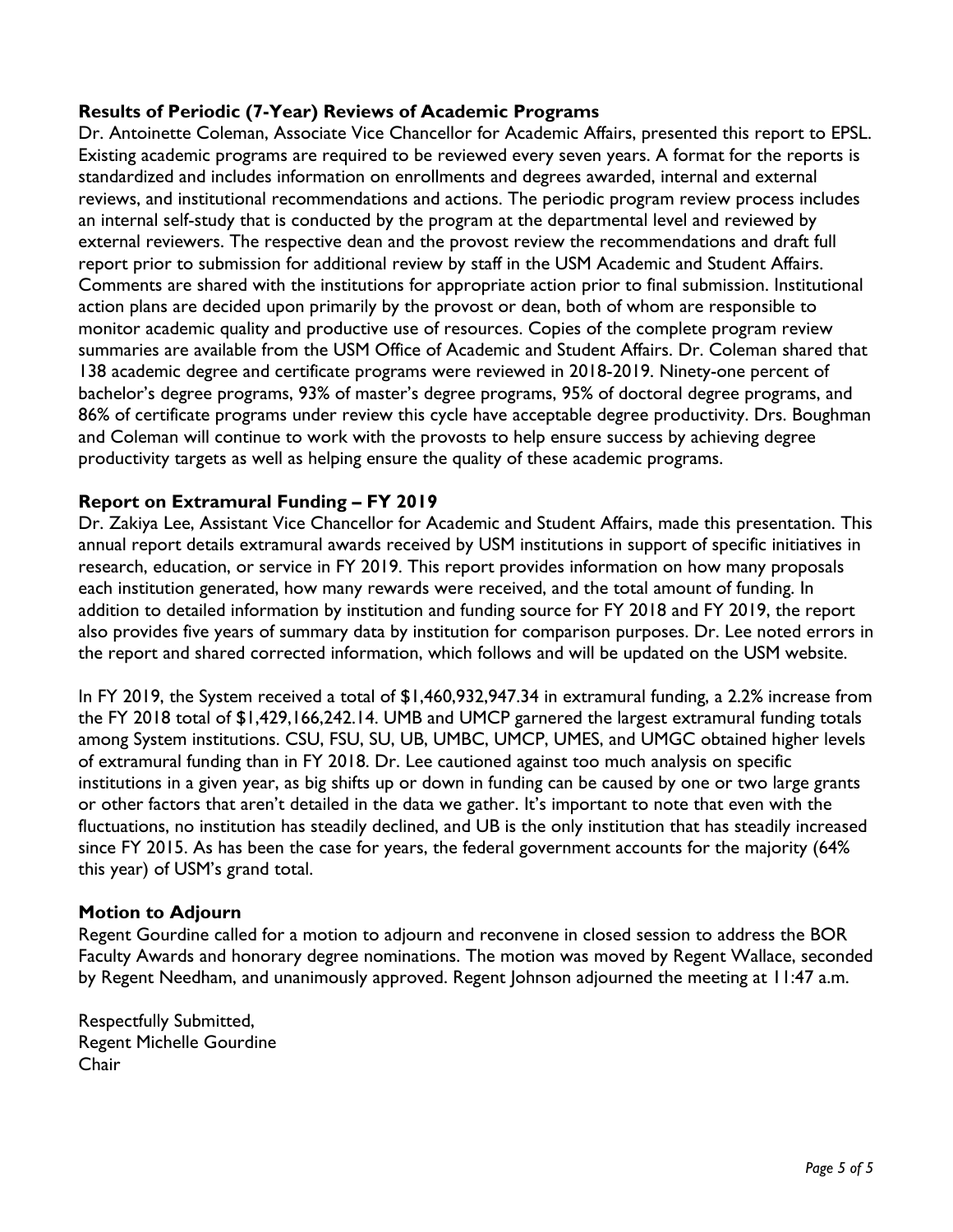

#### **Board of Regents Committee on Education Policy and Student Life**

### **Minutes Closed Session**

The Committee on Education Policy and Student Life (EPSL) of the University System of Maryland (USM) Board of Regents (BOR) met in closed session on Tuesday, January 7, 2020 at Towson University. The meeting was convened at 11:55 a.m. Committee members present were: Regents Gourdine (chair), Johnson, Leggett, Malhorta, Needham, Schulz, and Wood. Regent Wallace and Chancellor Perman were also present.

The following were also in attendance: Ms. Bainbridge, Dr. Boughman, Dr. Lee, and Ms. Wilkerson.

## **Action Items**

### **Board of Regents Faculty Awards Recommendations**

Dr. Zakiya Lee, Assistant Vice Chancellor for Academic and Student Affairs, presented this item to the committee. The Council of University System Faculty's (CUSF) Regents Faculty Awards Committee reviewed 44 nominations from 11 institutions and recommends 17 awards to honor 17 individuals. Summaries of the backgrounds of prospective award recipients were given to the regents, and nominees' full portfolios are available upon request. Dr. Lee served as USM liaison to the review process and affirms that all proper protocols were followed to ensure a fair and honest review and selection process.

The Chancellor recommends that the Committee on Education Policy and Student Life recommend that the Board of Regents approve the recommendations of the CUSF Regents Faculty Awards Committee and present the awards to the faculty members during the May 2020 BOR meeting. The motion was moved by Regent Malhorta, seconded by Regent Wood, and unanimously approved.

Vote Count: Yeas: 7 Nays: 0 Abstentions: 0

#### **Honorary Degree Nominations**

Dr. Zakiya Lee, Assistant Vice Chancellor for Academic and Student Affairs, presented this item to the committee. In accordance with the Board of Regents Policy on the Awarding of Honorary Degrees (III-3.00), institutions have submitted nominations for honorary degrees. As the policy stipulates, the full Board will act on the nominations at its February meeting based upon EPSL's recommendations. After the final approval of the nominations, presidents may begin to arrange for the awarding of the honorary degrees. The actual degrees may be conferred at any time within five years of approval, unless withdrawn by the Board of Regents for cause. Institutions and USM staff have vetted the nominees. The Committee was presented with 20 nominations from seven